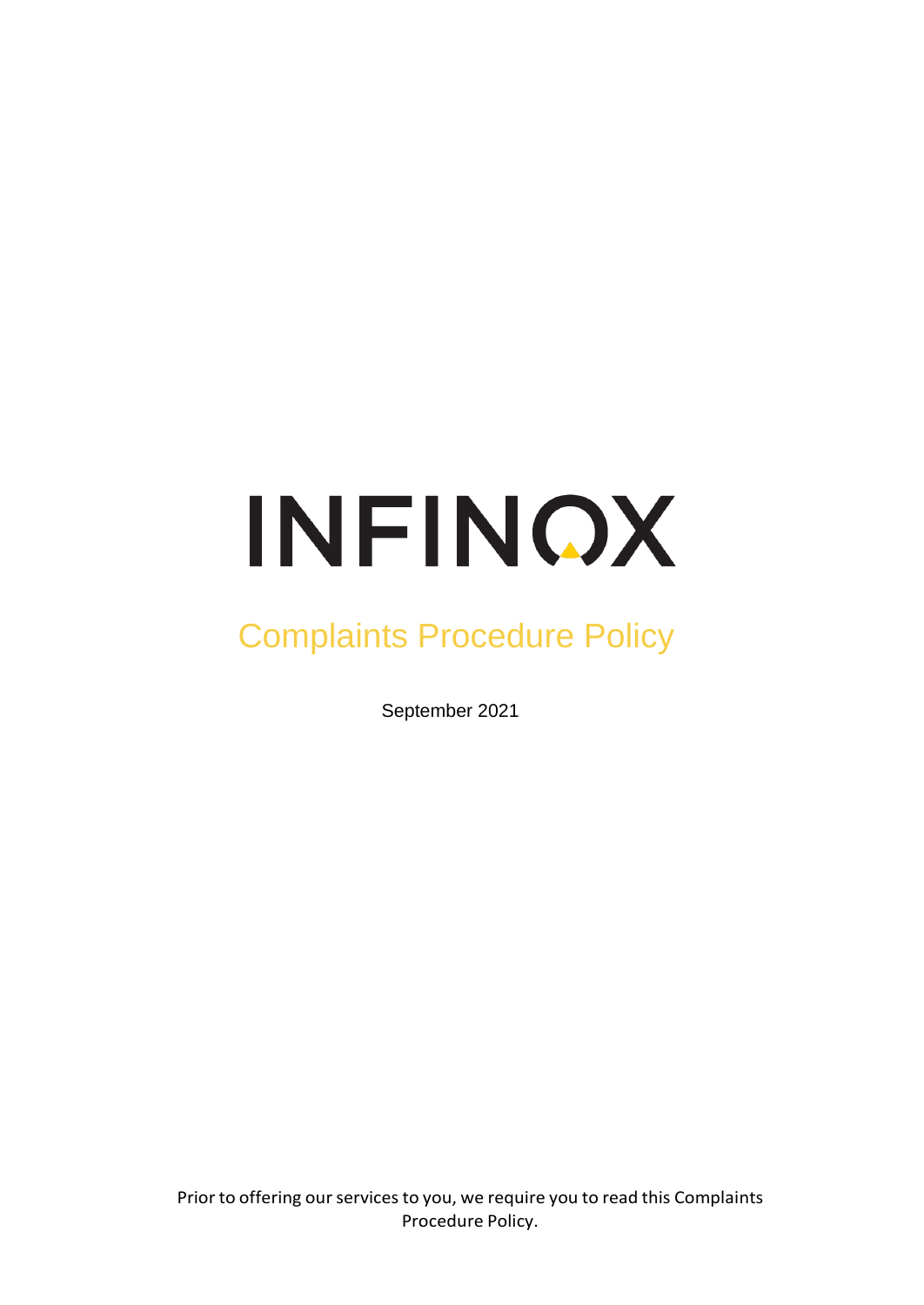# **Contents**

| 4. |  |
|----|--|
|    |  |
| 6. |  |
| 7. |  |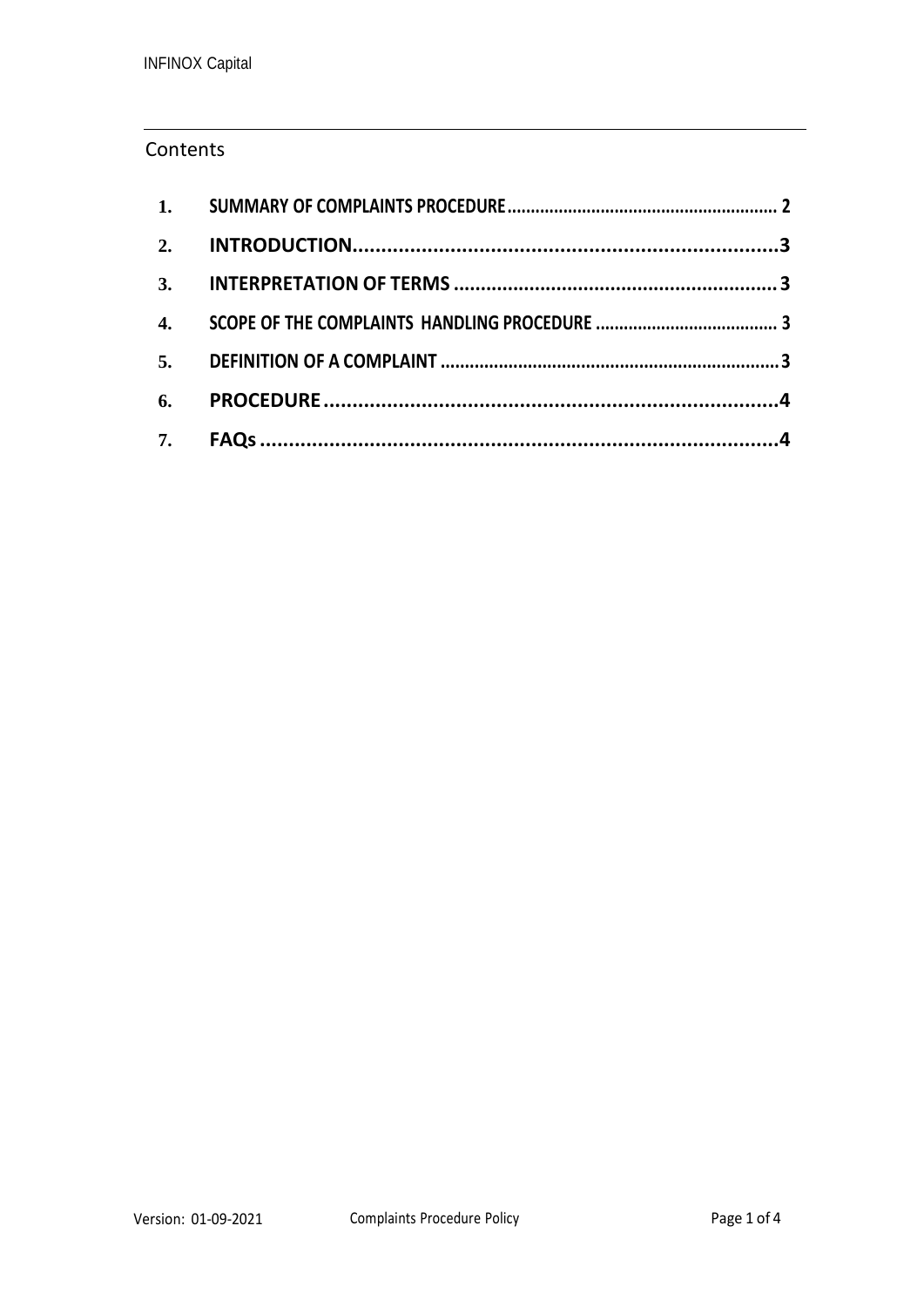# **1 SUMMARY OF COMPLAINTS PROCEDURE**

- <span id="page-2-0"></span>1.1 We will acknowledge your complaint within 48 hours of receipt and will advise which senior person will be dealing with your complaint. We will investigate your complaint and endeavor to send a final response to you within fourteen (14) business days ofreceipt of your complaint. If we are unable to provide you with a final response within this time we will send you an update.
- 1.2 We will endeavor to send a final response to you within fourteen (14) business days of receipt of your complaint. If we are unable to provide you with a final response within this time frame, we will write to you explaining why and advise when you can expect a final response.
- 1.3 If more than fourteen (14) business days from the date of your complaint has past and you did not receive a final response, or you are dissatisfied with the final response received from us, you are entitled to refer your complaint to the Securities Commission ofThe Bahamas (SCB) via any of the below methods:

Electronically – You may send an email of your complaint to [ecomplaints@scb.gov.bs.](mailto:ecomplaints@scb.gov.bs)

**Fax/Mail** - You may fax or mail a description of your complaint, or a printed copy of your completed online complaint to the Securities Commission's offices at Poinciana House, North Building, 2nd Floor, 31A East Bay Street, Nassau, The Bahamas, fax: (242) 356-7530.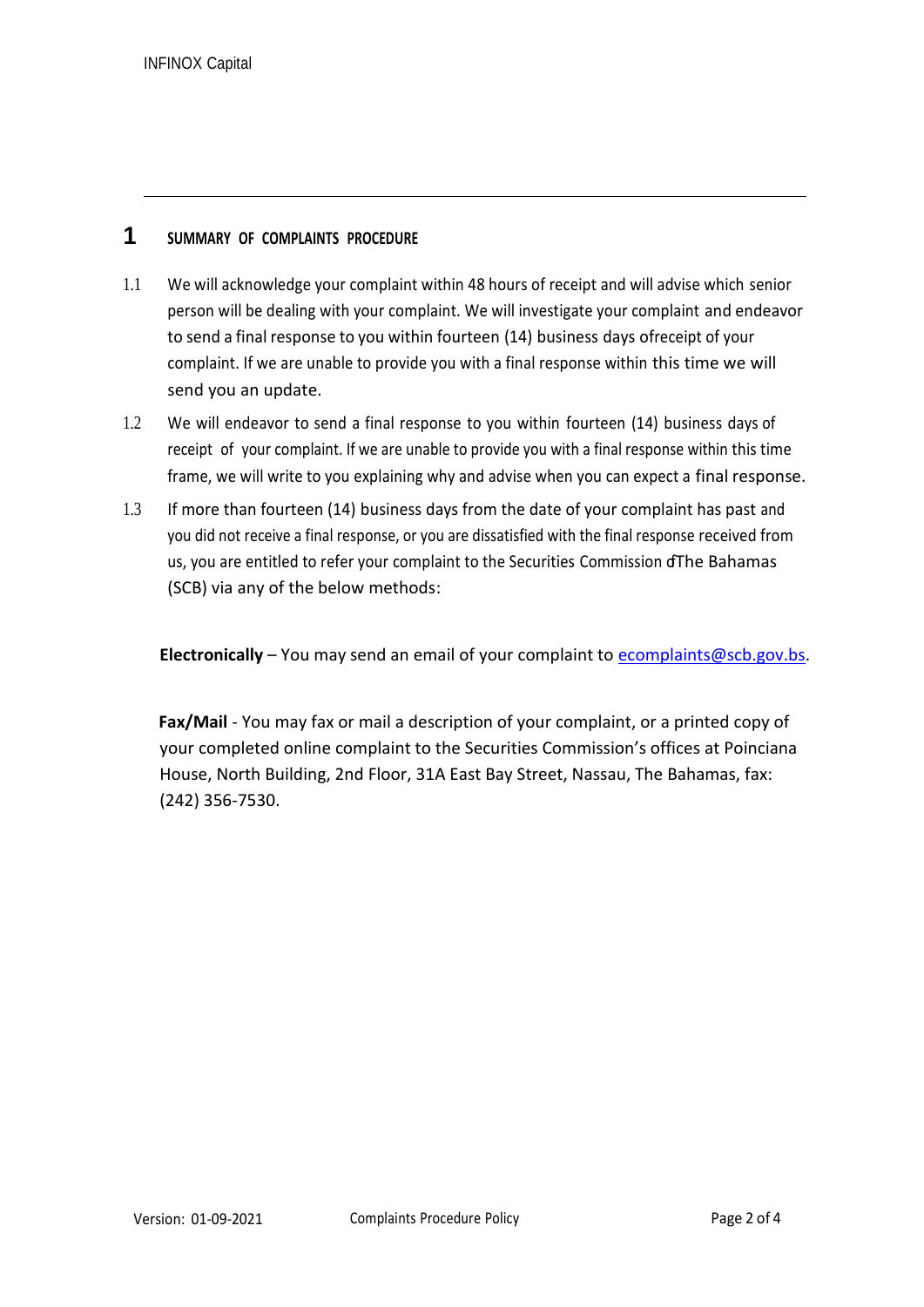# <span id="page-3-0"></span>**2 INTRODUCTION**

2.1 Infinox Capital ("INFINOX") is a registered trading name of IX Capital Group Limited, a company duly incorporated under the laws of the Commonwealth of The Bahamas and regulated by the Securities Commission of The Bahamas('SCB') (Registration No. SIA- F188). We are authorized by the SCB to deal, arrange and manage securities. Our registered office is located 201 Church Street, Sandyport, Marina Village, P.O. Box SP-62756, New Providence, The Bahamas.

#### <span id="page-3-1"></span>**3 INTERPRETATION OF TERMS**

- 3.1 Unless indicated to the contrary, the terms included in this Policy shall have a specific meaning and may be used in the singular or plural as appropriate.
- 3.2 Client: means the 'client' as defined in the 'Client Agreement' available online at INFINOX.

#### <span id="page-3-2"></span>**4 SCOPE OF THE COMPLAINTS HANDLING PROCEDURE**

4.1 The Complaints Handling Procedure ('the Procedure') sets out the processes employed when dealing with complaints received by clients.

#### <span id="page-3-3"></span>**5 DEFINITION OF <sup>A</sup> COMPLAINT**

- 5.1 A complaint is an expression of dissatisfaction by a client regarding the provision of investment and/or ancillary services provided.
- 5.2 A complaint shall include:
	- the client's name and surname;
	- the client's trading account number;
	- the affected transaction numbers, if applicable; the date and time that theissue arose; and
	- a description of the issue.
- 5.3 A complaint must not include offensive language directed either to INFINOX or an INFINOX employee.